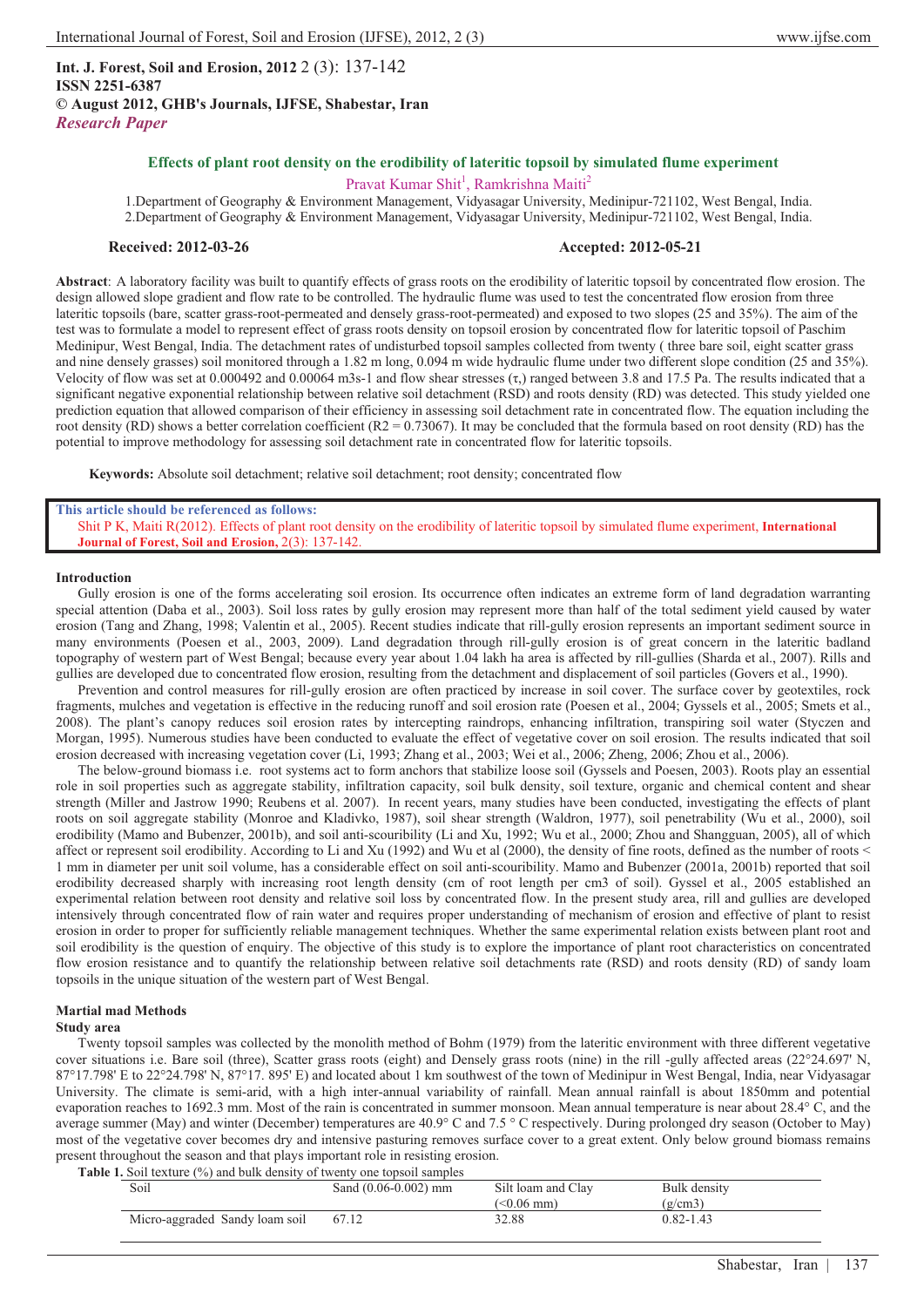#### **Soil sample collection and preparation**

Undisturbed twenty one topsoil samples were collected from three different places; a set consisted of three bare soil samples, eight grass samples with low sowing density and nine grass samples with high sowing density for the experiments. The grass that was used is a mixture of the following species: 23% of Andropogon aciculate (Poaceae), 40% of Eragrostis cynosuroides (Poaceae), 17% of Panicum maxima (Poaceae), and 20% of Saccharum munja (Poaceae). For sampling, the metal boxes (0.35 m long, 0.09 m wide and 0.08 m deep) were driven into the soil using a hammer. To protect the top of the metal box, a wooden plank was placed on the top during the hampering. After sampling, the above ground biomass (i.e. stem) was clipped up to the level of soil surface and the samples were placed in a container with a constant water level 3.5 cm below the soil surface to allow for slow capillary rise for 8 hours, in order to obtain similar soil moisture contents for all samples. In this process, all samples were stored in a normal room temperature (20- 25ºC).Twelve hours before the experiments, the soil samples were taken out of water to drain.



**Figure 1.** Location of the study area



**Figure 2.** Hydraulic flume used to measure detachment rates from root permeated topsoil samples.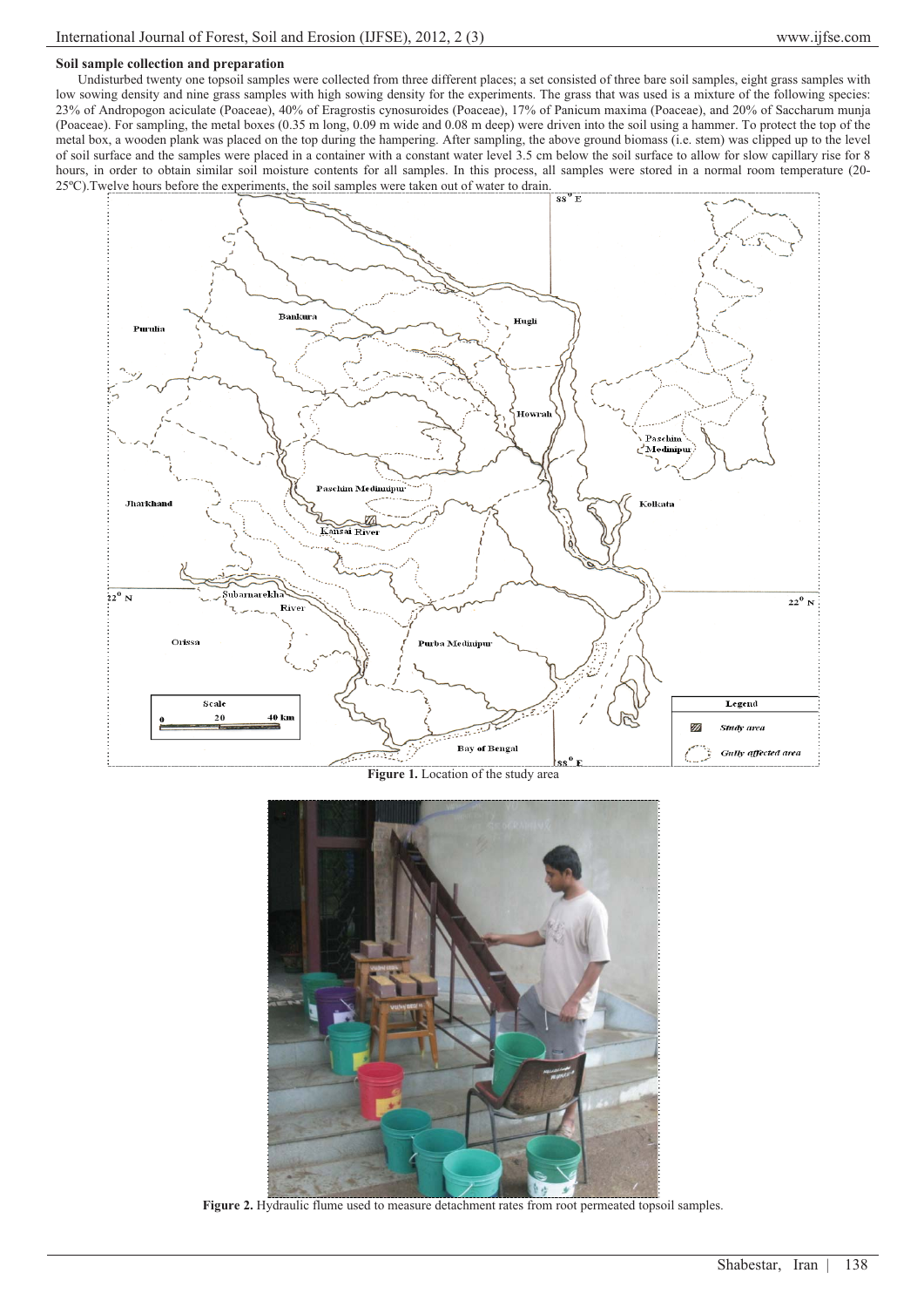#### **Experimental design**

Laboratory experiments on simulated concentrated flow were conducted with a flume similar to the description by Kanpen et al., 2007a (Figure 2; length=  $1.82$  m, width= 0.094 m). The flume contained an opening at its base, equaling the size of the metal sample box (length =35 cm, depth  $= 9$  cm, width  $= 8$  cm), so that the soil surface of the sample was at the same level of the flume surface. When inserted in the flume, the surface of the soil sample in the steel box forms a continuum with the bed of the flume. To reduce edge effects, water losses are prevented at the contact between the soil sample box and the flume by sealing with painter's mastic. Soil surface slope (S), flow discharge (Q), mean bottom flow velocity, water temperature and sediment concentration were measured. Two slope gradients were set between 25, and 35%. Flow discharge (Q) was measured 25 times before and after the experiment by collecting the volume of water during 15 second time. Simulated flow discharge ranged between 0.000492 and 0.00064m3 s-1. Values of total flow shear stress ( $\tau$ , Pa) were calculated using the equation (1) and that ranged between 3.8 and 17.5 Pa (Nachtergaele and Poesen, 2002; Wang et al., 2011)

$$
\tau = \rho_w gRS
$$
 (1)

Where,  $\tau$  is mean bottom flow shear stress (Pa),  $\rho_w$  is water density (kg m-3) with temperature being taken into account, g is acceleration

due to gravity (m s-2),  $S$  is sin  $(\alpha^{\circ})$ , in which  $\alpha$  is slope angle of soil surface (%), and  $R$  is hydraulic radius (m):

$$
R = \frac{w.d}{w + 2d}
$$

Where, w is flume width (i.e. 0.094 m), d is depth of the water flow in experimental flume (m):

*w d* ……………… (2)

$$
d = \frac{q}{u}
$$

 ………………………(3) Where q is unit flow discharge (m2 s-1) and u is average flow velocity (m s-1). Flow velocities are measured during the experiment by recording the travel time (n=20) of a dye tracer technique (potassium permanganate solution) over a distance of 1.82 m. Water depths ranged between 0.003 and 0.004m. For sediment concentration measurement, runoff water and detached sediment are collected 10 times during the experiment run (each experimental run lasts 1.50 minute) in 200 buckets at outlet of the flume. The mean soil detachment rate (kg s-1 m-2) was calculated by multiplying the mean gravimetric sediment concentration of the 10 buckets (kg l-1) with average runoff discharge (l s-1) divided by soil sample surface area (m2).

# **Measurements after experiment**

**Soil erosion** 

The collected sediment was separated from the water by settling during at least 12 hours and then decanted the water. The sediments were oven dried at 105º C and dry sediment was weighted.

The absolute soil detachment rate ((ASD; kg m-2 s-1) was calculated using the equation: *ASD SC Q A* ( \* )/ …………………………………………(4)

SC= sediment concentration (kg l-1),  $Q$  is flow discharge (l s-1) and A is area of soil sample surface (m2).

ASD values were calculated for each runoff sample taken every 15 second during 150 second. Since ASD varies over time, the mean and Standard deviation ASD was calculated for each sample and used as an indicator of soil erosion susceptibility during concentrated flow (Table 2 and 3).

### **Root parameters**

After each experiment, roots were separated from the soil by wet hand washing method (Schuurman and Goedewaagen, 1965) and the root samples were washed and sieved using a 0.5mm sieve, by sprinkling water at low water pressure (De Baets et al. 2006). Then the root density properties of each sample were measured manually flowing:

# **Root density (RD)**  $RD = \frac{M_D}{V}$

……………………..…………….……………… (5)

Where MD is dry living root mass  $(g)$  and V is volume of the sample box  $(cm3)$ 

#### **Analysis methods**

All analyses were performed using MS Excel and Origin-8 program. Significant differences among treatments for relative soil detachment rate and plant root density were determined using the LSD (least significant difference) procedure for a multiple range test at the 0.05 significance level. The relationships between relative soil detachment rate (RSD) and root density (RD) were analyzed by a non-linear regression method. The regression results were evaluated by the coefficient of determination.

#### **Results**

## **Absolute soil detachment rate (ASD)**

In the present study at 25 degree slope angle, mean absolute soil detachment rate (kg m-2 s-1) for bare soil, scatter grass roots and densely grass roots were 0.005915; 0.00527125 and 0.003627083 respectively (table-2). With 35 degree slope angle, mean absolute soil detachment rate (kg m-2 s-1) those were 0.016963333; 0.008227917 and 0.004047083 respectively (table-3). It is clear that the soil erosion is decrease with increase grass roots density. This variation in ASD of the bare topsoil justifies the use of RSD to compare the effects of different root densities on the soil detachment rates. Figure 3 a, b shows the comparative temporal change in ASD during the experiment with scatter grass roots and densely grass roots and bare topsoils. Mean ASD decreased exponentially with time due to soil consolidation and soil stability caused by effective stresses in soils (Nearing et al 2005). Cruse and Larson (1977) showed that these stresses increase the soil resistance to splash detachment by raindrops. According to Nearing et al., (2000) soil erodibility also decreases due to increased soil shear strength that resulted from stresses induced by drying.

#### **Relation between root density (RD) and relative soil detachment rate (RSD)**

RSD values were calculated in table 2 and 3. A non-linear regression analysis showed the decreasing trend of RSD (r2=0.73067) with increasing RD (Figure 4). This was probably due to living plant roots that improved soil physical properties and increased aggregate stability and infiltration (Wu et al., 2000; Mamo and Bubenzer, 2001a, 2001b), resulting in reductions of runoff and sediment yields. The increase in aggregate stability and infiltration, according to Monroe and Kladivko (1987), could be attributed in part to the physical reinforcement of aggregates and adhesion of soil particles by roots, which were closely related to the root area in contact with soil particles. Thus, RD was an important indicator of these behaviors. The greater the mean value of RD, the larger the area of soil in contact with the roots. Concentrated flow erosion can be reduced by the presence of roots in the topsoil (Knapen et al., 2007b). The relation between RSD and RD was established using the data available from experiment and is expressed in equation 6. A significant negative exponential relationship between relative soil detachment rate (RSD) and root density (RD) was obtained at the 10% level (R2 = 0.73067, P = 0.05) (Figure 4). A new equation for relative soil detachment rate (RSD) in concentrated flow was obtained: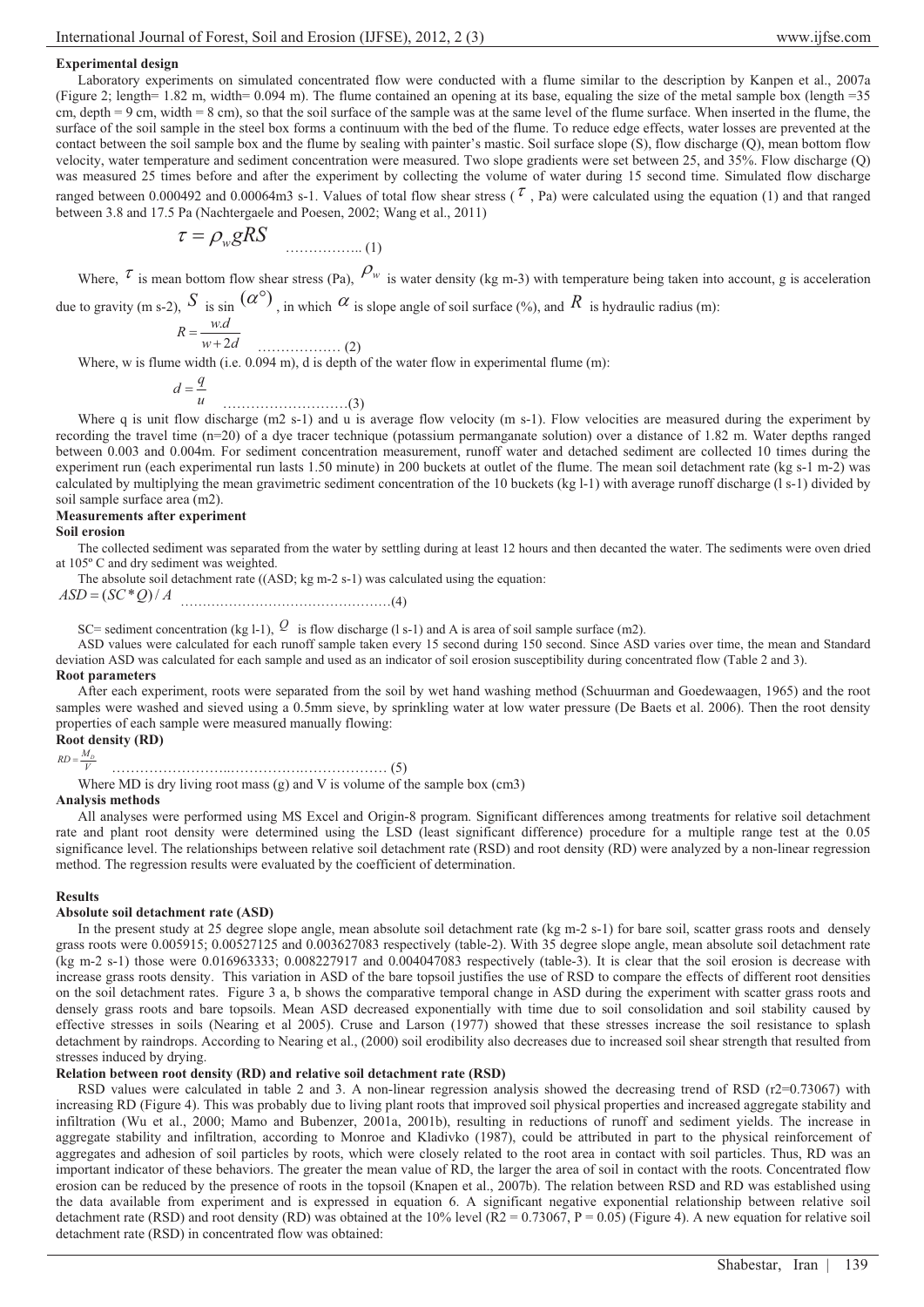$RSD = 0.79038 e^{-1.3537RD} + 0.06458$ 2 ( 0.73067, P<0.05) *R* …… (6)

The results of the current study indicate that soil detachment rate was closely related to root density. Equation (6) was convenient and effective for predicting soil detachment rate in lateritic topsoil from in the area under study. Soil detachment rates also had great temporal variation caused by temporal variability of soil properties as well as root traits (Knapen et al., 2007a; and Zhang et al., 2008). **Conclusion**

It is necessary to understand the effectiveness of plant roots in resisting concentrated flow erosion before proposing plant species for soil conservation. Present laboratory experiments established a significant exponential relation between relative soil detachment and plant root density by concentrated runoff in undisturbed lateritic topsoils.



**Figure 3 (a).** Variation in absolute soil detachment rate (ASD, kg m<sup>-2</sup> s<sup>-1</sup>) during three experiments with 25 degree slope angle



**Figure 3 (b).** Variation in absolute soil detachment rate (ASD, kg m<sup>-2</sup> s<sup>-1</sup>) during three experiments with 35 degree slope angle.

The statistical model of Equation (6) developed in the current study is helpful to have an understanding of the processes operating for soil detachment and effectiveness of plant root to increase soil stability against concentrated flow. The experiment was run in saturation condition. These are seasonal variability of moisture and other soil properties. This model has a scope for further improvement by incorporation other factors, considering their seasonal variation. More samples from varied seasonal, moisture and vegetation condition could be analysed and calibrated to the model for necessary improvement and that may fit to the local condition. However, the present model may contribute to improve existing erosion models and has direct applicability in field condition.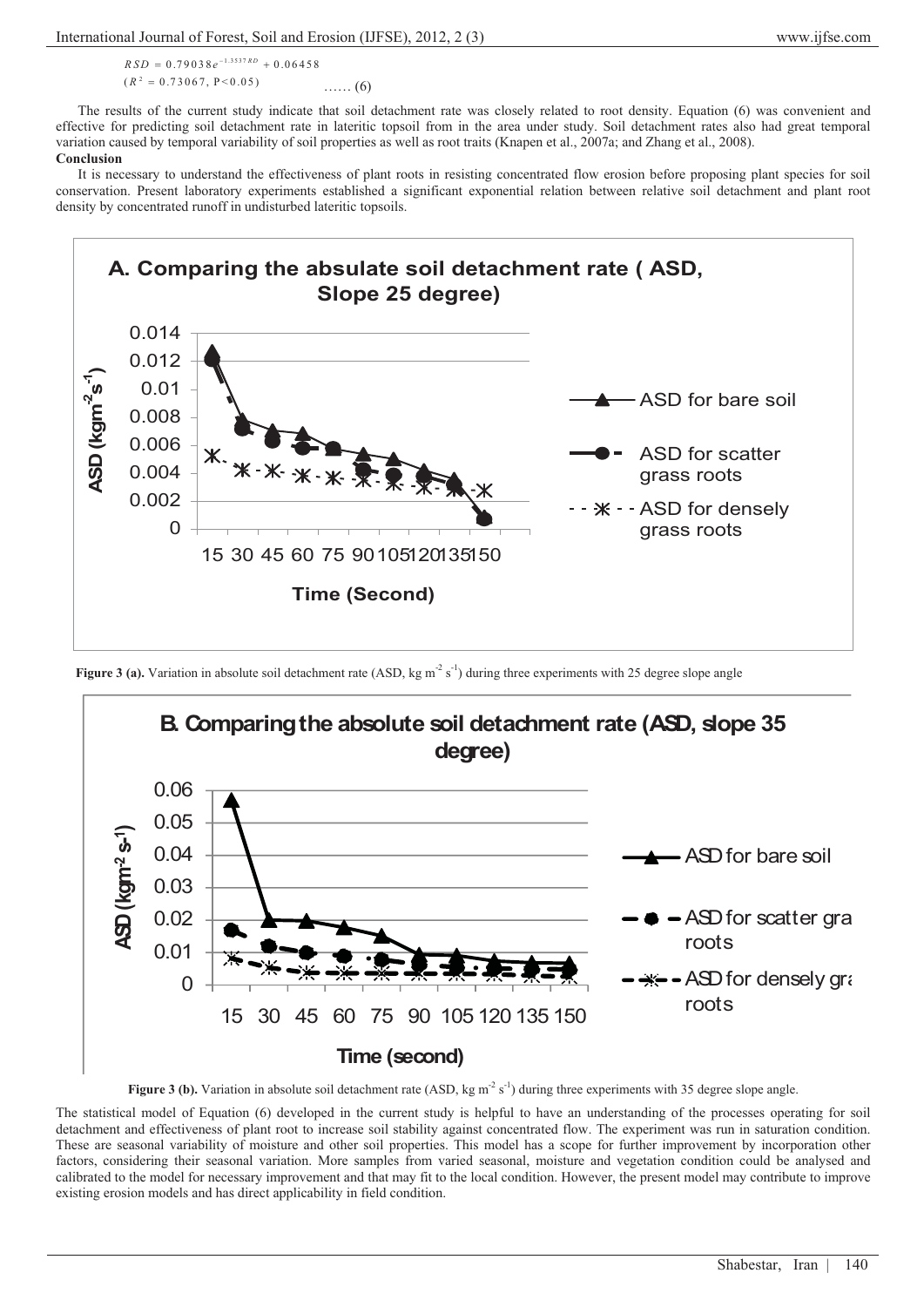

**Figure 4.** Relationship between root density (RD) and relative soil detachments (RSD).

| Table 2. RD, ASD and RSD for topsoil samples at 25 degree slope gradient. |  |  |
|---------------------------------------------------------------------------|--|--|
|---------------------------------------------------------------------------|--|--|

| Resistance against concentrated flow erosion (Roots)<br>indicators) | Bare soils |           | Scatter<br>topsoils | grass   | roots | Denselv<br>topsoils | grass   | roots |
|---------------------------------------------------------------------|------------|-----------|---------------------|---------|-------|---------------------|---------|-------|
|                                                                     | Mean       | <b>SD</b> | Mean                | SD      |       | Mean                | SD      |       |
| $RD$ (kg kg/m-3)                                                    |            | ۰.        | 2.093               | 0.2978  |       | 4.36                | 0.585   |       |
| ASD                                                                 | 0.00592    | 0.00312   | 0.00528             | 0.00302 |       | 0.00363             | 0.00077 |       |
| $(g m-2 s-1)$                                                       |            |           |                     |         |       |                     |         |       |
| <b>RSD</b>                                                          |            |           | 0.85636             | 0.05997 |       | 0.61739             | 0.1021  |       |

**Table 3.** RD, ASD and RSD for topsoil samples at 35 degree slope gradient.

| Resistance<br>flow<br>concentrated<br>erosion<br>against | Bare soils |                          | Scatter  | roots<br>grass | Densely grass roots topsoils |        |
|----------------------------------------------------------|------------|--------------------------|----------|----------------|------------------------------|--------|
| (Roots indicators)                                       |            |                          | topsoils |                |                              |        |
|                                                          | Mean       | SD.                      | Mean     | SD             | Mean                         | SD     |
| $RD$ (kg kg/m-3)                                         |            | $\overline{\phantom{0}}$ | 2.124    | 0.3183         | 4.87                         | 0.674  |
| ASD                                                      | 0.0169     | 0.0151                   | 0.00823  | 0.0039         | 0.0041                       | 0.0017 |
| $(g m-2 s-1)$                                            |            |                          |          |                |                              |        |
| RSD (35 degree slope)                                    |            | ٠                        | 0.57980  | 0.13088        | 0.13088                      | 0.1073 |

#### **Reference**

Cruse, R.M., W.E. Larson. (1977). Effect of soil shear strength on soil detachment due to raindrop impact. *Soil Sci. Soc. Am. J*. 41, 777-781

Daba Shibru, Rieger Wolfgang, Strauss Peter, (2003). Assessment of gully erosion in eastern Ethiopia using photogrammetric techniques. *Catena*, 50(2–4): 273– 291.

De Baets S; Poesen J; Kanpen A. (2006). Effects of grass roots the erodibility of topsoil during concentrated flow. *Geomorphology*. 76, 54-67.

Govers G, EveraertW, Poesen J, Rauws G, Ploey DJ, Lautridol JP. (1990). A long flume study of the dynamic factors affecting the resistance of a loamy soil to concentrated flow erosion. *Earth Surface Processes and Landforms* 15: 313–328.

Gyssels, G. and Poesen, J. (2003). The importance of plant root characteristics in controlling concentrated flow erosion rates. *Earth Surf. Process. Landforms*. 28: 371–384.

Gyssels, G., Poesen, J., Bochet, E. and Li, Y. (2005). Impact of plant roots on the resistance of soils to erosion by water: A review. *Progress in Physical Geography*. 29: 189–217.

Knapen A.; Poesen, J.; De Baets, S. (2007a). Seasonal variations in soil resistance during concentrated flow for a loess-derived soil under two contrasting tillage practices. *Soil and Tillage Research* 94: 425-440.

Knapen, A., Poesen, J., Govers, J., Gyssels, G. and Nachtergaele, J. (2007b). Resistance of soil to concentrated flow erosion: *A review. Earth-Science Review*. 80: 75–109.

Li, Y. and Xu, X. Q. (1992). The intensifying effect of plant roots on the soil anti-scouribility on the Loess Plateau*. Science in China (Series B) (in Chinese).* 3: 254–259.

Li, Z. (1993). The effects of the forest in controlling gully erosion. *J. Sediment Res*. *(in Chinese).* 1(1): 14–21.

Mamo, M. and Bubenzer, G. D. (2001a). Detachment rate, soil erodibility and soil strength as influenced by plant roots. Part 1: Laboratory study. *Trans. Am. Soc. Agr. Eng*. 44: 1 167–1 174.

Mamo, M. and Bubenzer, G. D. (2001b). Detachment rate, soil erodibility and soil strength as influenced by plant roots. Part 2: Field study. *Trans. Am. Soc. Agr. Eng*. 44: 1 175–1 181.

Miller, R.M., and Jasirow, J.D. (1990) Hicrarcby of root and mycorrhizal fungal interactions with soii aggrcgation. *Soil Biol. Biochem*. 22: 579-584.

Monroe, C. D. and Kladivko, E. J. (1987). Aggregate stability of a silt loam soil as affected by roots of corn, soybeans, and wheat. Comm. *Soil Sci. Plant Anal.* 18: 1 077–1 087.

Nearing, M.A., Romkens, M.J.M., Norton, L.D., Stott, D.E., Rhoton, F.E., Laflen, J.M., Flanagan, D.C., Alonso, C.V., Binger, R.L., Dabney, S.M., Doering, O.C., Huang, C.H., McGregor, K.C., Simon, A., (2000). Measurements and models of soil loss rates. *Science* 290, 1300–1301.

Nearinga M.A., Jettenb V., Baffautc, C., Cerdand, O., Couturierd,A., Hernandeza, M. , Bissonnaise, Y. Le., Nicholsa, M.H., Nunes,J.P. Renschlerg, C.S., Souche`reh, V. Oosti K. van. (2005). Modeling response of soil erosion and runoff to changes in precipitation and cover. *Catena* 61.131–154

Poesen J, Nachtergaele J, Verstraeten G et al., (2003). Gully erosion and environmental change: Importance and research needs. *Catena*, 50(2–4): 91–133.